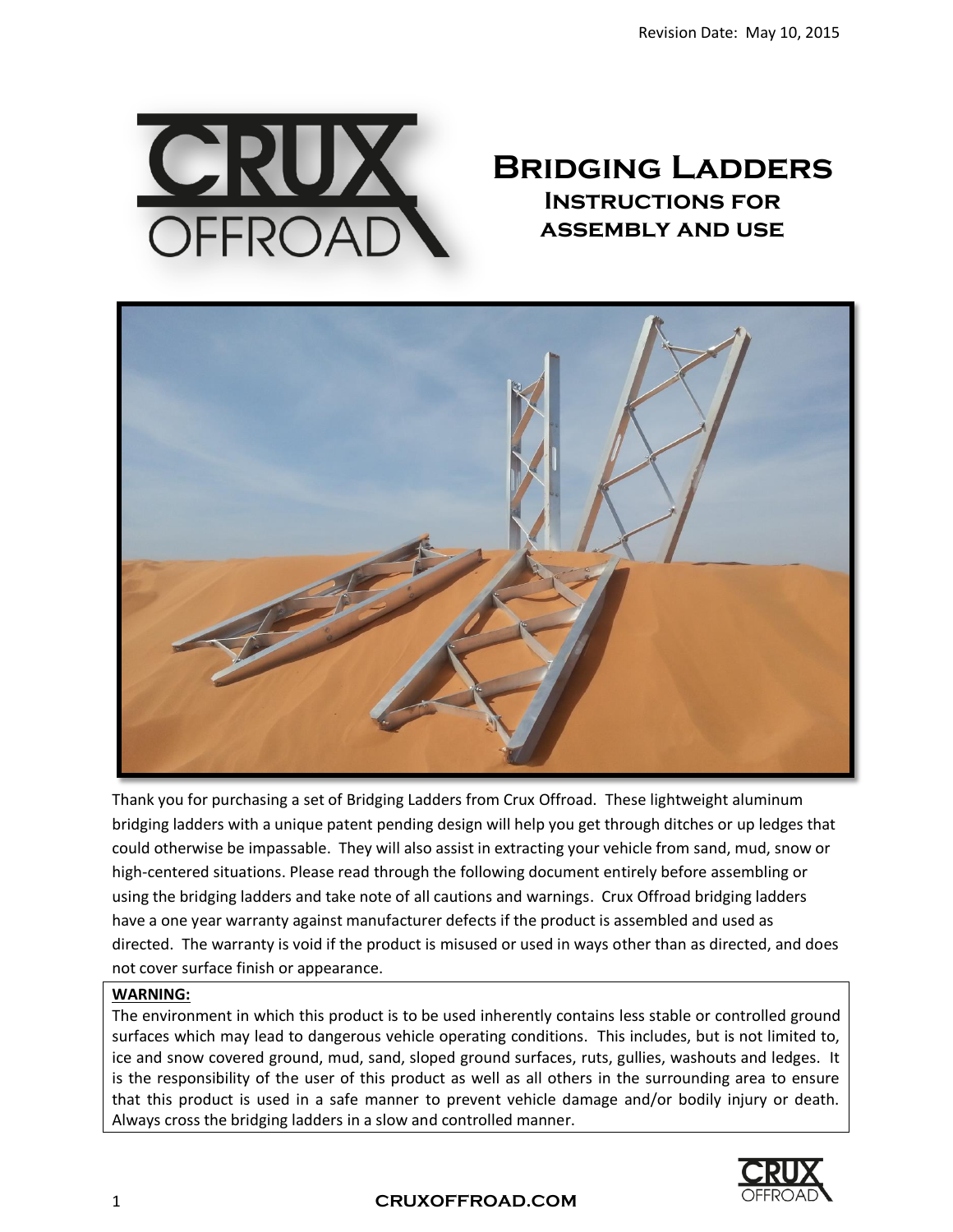## **WARNING:**

This product has components that must be assembled by the purchaser/end user. Proper assembly is crucial for safe and effective use of this product. Carefully follow the assembly instructions to ensure correct arrangement of components and bolt torque.

## **CAUTION:**

This product may develop burrs or sharp edges if it makes contact with hard or abrasive surfaces during use. Wear gloves at all times and take care while assembling and handling this product.



# **IN THE BOX:**

|     | Description          |
|-----|----------------------|
| 4   | 48" Side Rails       |
| 4   | 48" Cross Treads     |
| 4   | 9" End Treads        |
| 24  | 3" Grip Cleats       |
| 60  | 5/16" x 1-1/4" bolts |
| 60  | 5/16" locking nuts   |
| 168 | 5/16" flat washers   |

#### **Assembly Instructions:**

Assembly time is approximately one hour. The tools required for assembly are a ½" socket and wrench and a torque wrench capable of 20 ft-lbs. Always use a flat washer between the bolt head or nut and the items being fastened.

**Overview:** The Bridging Ladders may be assembled with the legs of the Side Rails facing in or out. If the legs face in the overall width is 16" and the tread area is 12" wide. This is recommended for tires up to a 285 mm or 11.5" section width. If the legs face out the overall width is 18" and the tread area is 15" wide. This is recommended for tires over 285 mm or 11.5" section width, or for additional stability with

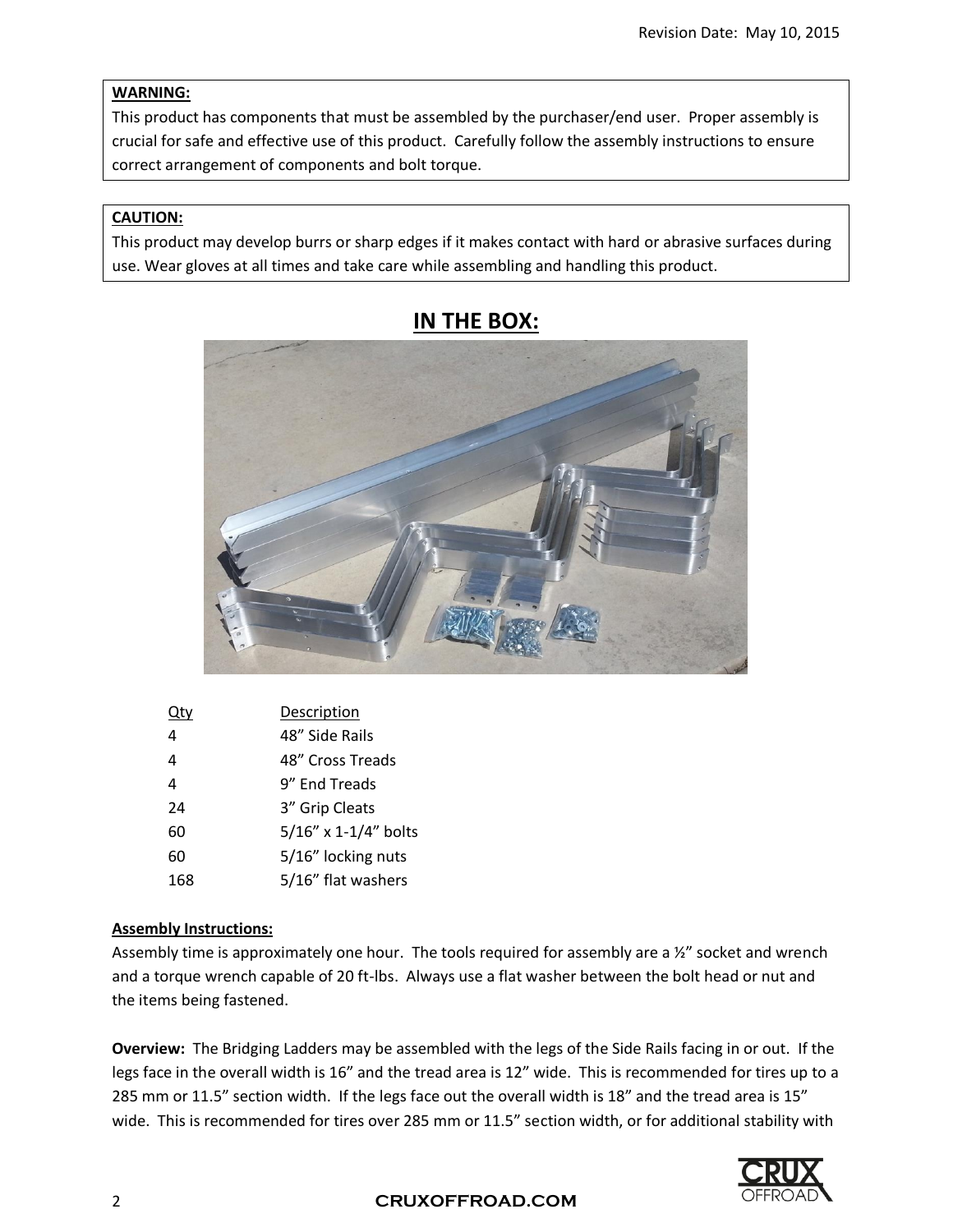all tire widths. The position of the Grip Cleats will change depending on which option is chosen. A washer is required between the Grip Cleats and the Side Rails to provide space for the bridging ladders to be able to stack on one another. Loosely assemble all the parts of the bridging ladder before tightening any bolts. Tighten bolts starting in the center and working out toward the ends.

#### **Step by Step instructions:**

Option #1: Side Rail legs facing in; 16" wide overall, Cleats installed on outside of Rails.



Option #2: Side Rail legs facing out; 18" wide overall, Cleats between Rails and Cross Treads.



Decide on the assembly option to use and then loosely assemble the parts together, always using a washer under the bolt head and nut. The Grip Cleats should always be positioned so the large chamfer faces toward the ends of the ladder. This means the Cleats on one half of the ladder will face one way, and the other half will face the other way.

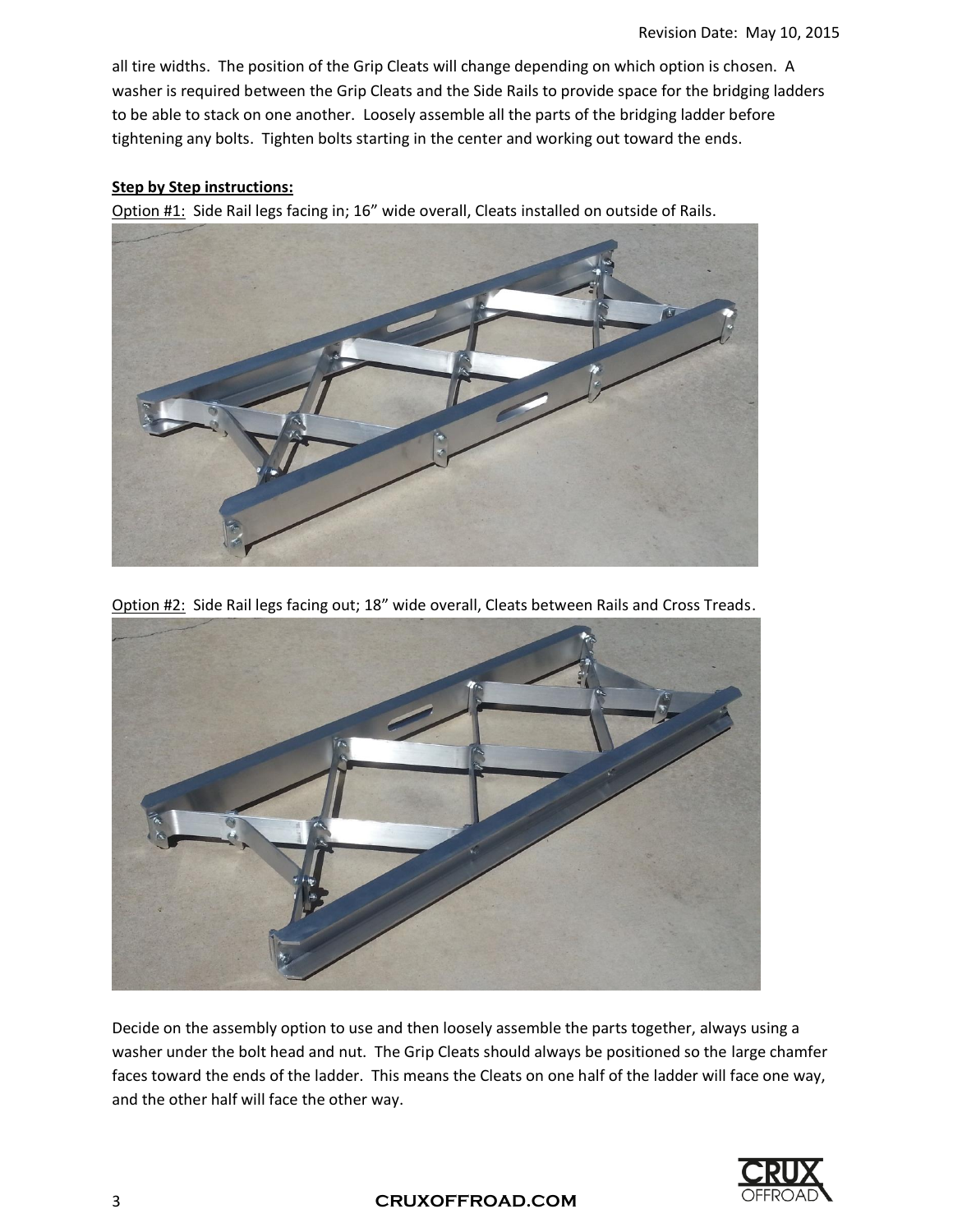Loosely assemble the Cross Treads to the Side Rails with Cleats in position (Rail legs out shown):



To assemble with Rail legs in, position Cleats on the outside of Rail and oriented as shown:



Use washers between Cleats and Side Rails as shown:



To assemble with Rail legs out, position Cleats on the inside of Rail with washers as shown.





4 **CRUXOFFROAD.COM**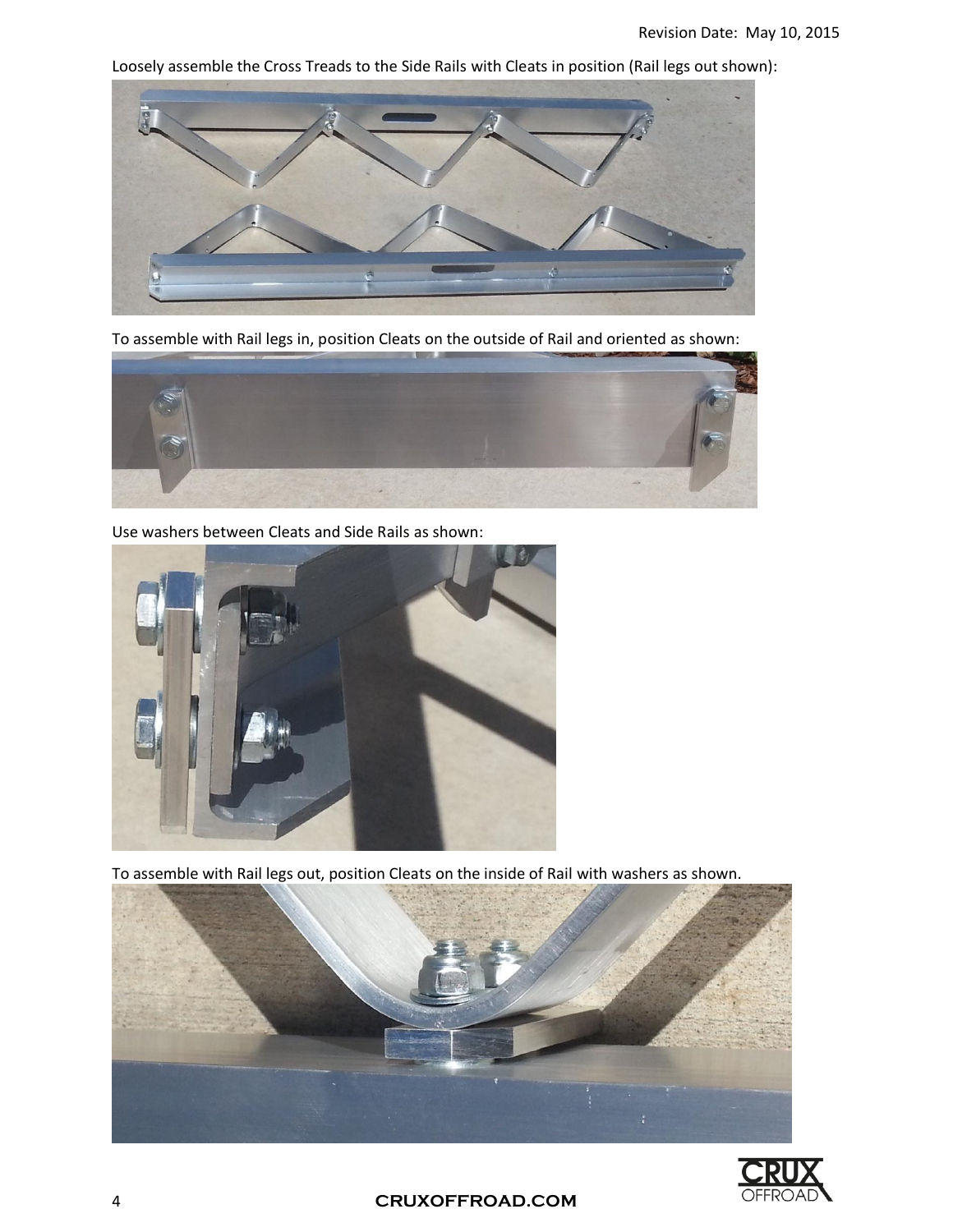

Assemble End Treads and Grip Cleats as shown, placing washers between Cross Rails and Cleats:

Once all the pieces have been loosely assembled snug the bolts up to eliminate any play, starting at the center of the bridging ladder and working out to the ends. Snug up the bolts for the End Treads last. Stack the two bridging ladders together and check the alignment of the Grip Cleats. The Cleats on the top and bottom ladders should be in alignment as shown below.



Torque all bolts to 20 ft-lbs, starting in the center and working out to the ends. Check the torque of the bolts after the first use of the bridging ladders and after every several uses thereafter.

#### **Maintenance:**

To clean, use a mild detergent and water. A scouring pad can be used on the aluminum in the lengthwise direction to remove more distinct markings. Use a fine file to remove any burrs or sharp edges that may have developed with use. Inspect the hardware periodically for proper torque and replace any bolts/nuts that appear heavily corroded or damaged.

**Please read the following INSTRUCTIONS FOR USE found below.**



5 **CRUXOFFROAD.COM**